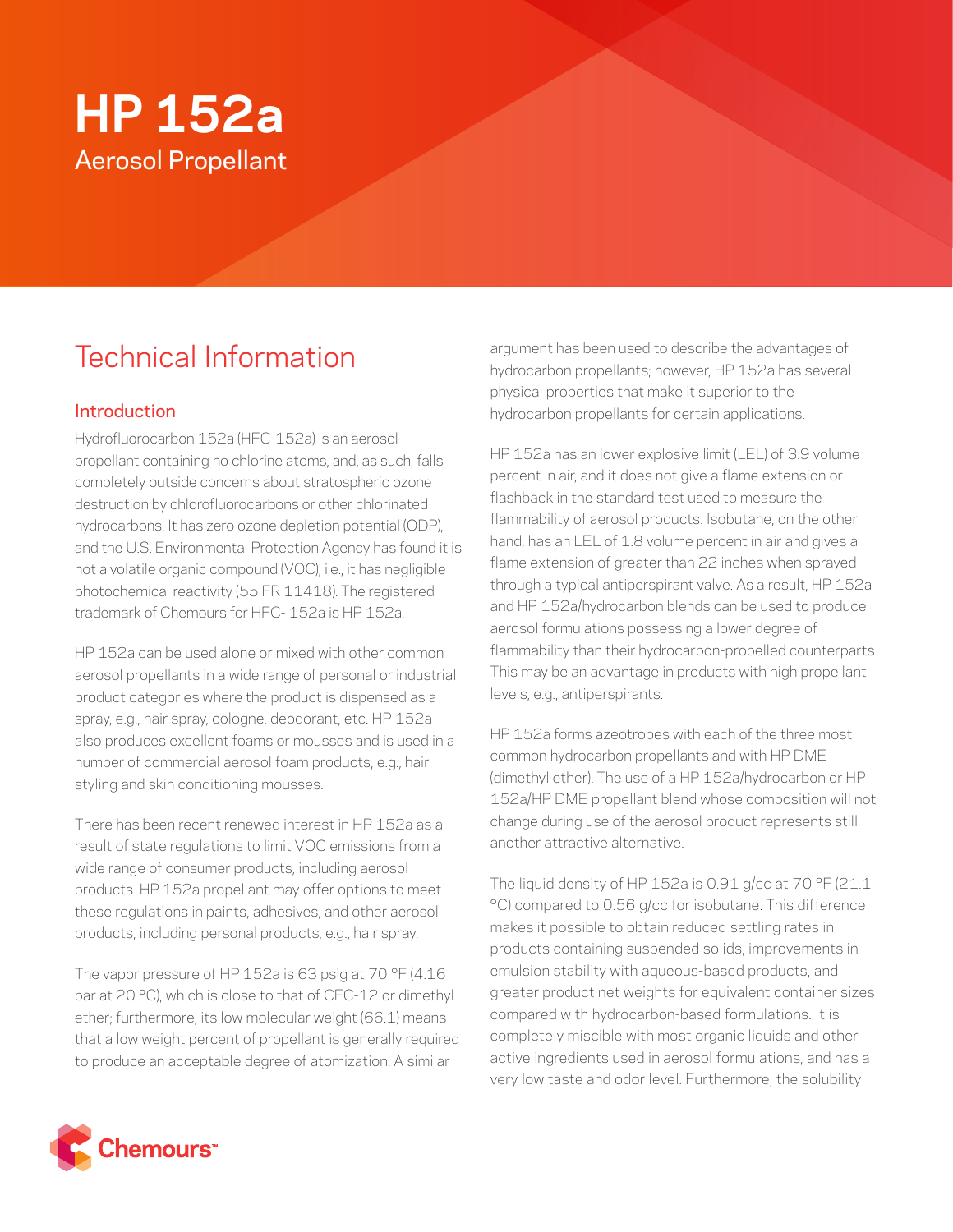of HP 152a in water and its strong resistance to hydrolysis allow its use in a variety of water-based products as well. Several unique formulation possibilities (e.g., quick-breaking foams, hair styling mousses) have already been demonstrated.

Toxicological evaluations have demonstrated that HP 152a has a very low order of acute and chronic inhalation toxicity. The compound is not a mutagen, teratogen or carcinogen. Chemours' work-place exposure limit (AEL) for it is 1000 ppm.

| Table 1. Physical Properties of HP 152a |  |
|-----------------------------------------|--|
|-----------------------------------------|--|

| <b>Formula</b>                                             | CH <sub>3</sub> CHF <sub>2</sub> |
|------------------------------------------------------------|----------------------------------|
| Molecular Weight                                           | 66.1                             |
| Boiling Point, °F (°C)                                     | $-13(-25)$                       |
| Vapor Pressure, psig<br>70 °F<br>130°F                     | 63<br>177                        |
| Vapor Pressure, bar<br>$20^{\circ}$<br>50°C                | 4.16<br>10.86                    |
| Liquid Density, g/cc<br>70 °F<br>130 °F<br>20 °C<br>50 °C  | 0.908<br>0.816<br>0.911<br>0.830 |
| Solubility in Water at 1 atm and 77 °F (25 °C), wt%        | 0.28                             |
| Kauri-Butanol Value                                        | 11                               |
| Solubility Parameter                                       | $\overline{7}$                   |
| Liquid Viscosity at 70°F (21.1°C), cP                      | 0.243                            |
| Flammability Limits in Air, vol%                           | $3.9 - 16.9$                     |
| Tag. Open Cup Flash Point                                  | $\leq 58$ °F ( $\leq 50$ °C)     |
| Ozone Depletion Potential                                  | $\bigcap$                        |
| Global Warming Potential (100 yr. Integrated Time Horizon) | 140                              |
| Volatile Organic Compound                                  | N <sub>0</sub>                   |

## Toxicity Summary of Hydrofluorocarbon 152a

Hydrofluorocarbon 152a has a low order of toxicity on both an acute and chronic basis. Although a TLV® has not been established for HFC-152a, a value of 1,000 ppm (v/v; 8-hour TWA) seems appropriate based on its low toxicity and analogy to other fluorocarbons.

The main physiological action of HFC-152a is that of "weak anesthesia" at high inhaled levels. Its 4-hr approximate lethal concentration (ALC) in rats is 383,000 ppm<sup>1</sup>. Like other halocarbons and hydrocarbons, under gross misuse or abuse conditions, HFC-152a is capable of sensitizing the heart to the body's own adrenalin. However, even in experimental screening studies using dogs and simulating

stress with a large intravenous dose of adrenalin, cardiac sensitization was not observed at exposure levels below 150,000 ppm2.

In a subchronic inhalation study<sup>3</sup>, rats were exposed to HFC-152a at 100,000 ppm for 16 hr daily for 2 months with no adverse effects, except for microscopic evidence of slight respiratory irritation. In a more recent study<sup>1</sup>, when rats were exposed at 100,000 ppm for 6 hr/day, 5 days/ week for 2 weeks, there were no significant effects relative to clinical, hematological, blood chemistry, urine analytical, or histopathological indices.

A lifetime inhalation toxicity study<sup>4</sup> has also been conducted on HFC-152a. Rats (120 #/sex/exposure level) were exposed for 6 hr/day, 5 days/week for 24 months to 0, 2,000 10,000, or 25,000 ppm. Under the conditions of this experimental study, HFC-152a was not carcinogenic and produced no life-shortening toxic effects in rats exposed by inhalation for 24 months at concentrations ≤25,000 ppm (v/v).

In a study<sup>5</sup> designed to determine reproductive toxicity potential, groups of 27 pregnant rats were exposed by inhalation to 5,000 or 20,000 ppm HFC-152a for 6 hr/day on days 6–15 of gestation. There was no evidence of maternal toxicity, embryotoxicity, or teratogenicity under these experimental conditions. In another study<sup>6</sup> (Ames Test) designed to screen for mutagenic potential, HFC-152a was not mutagenic in *Salmonella typhimurium* bacteria, with or without metabolic activation.

In conclusion, based on acute and chronic animal toxicity studies and many years of human experience, HFC-152a at or below an occupational limit (8-hr TWA) of 1,000 ppm should pose no hazard relative to general toxicity, carcinogenicity, mutagenicity, or teratogenicity. This fluorocarbon exhibits a very low degree of reactivity in biological system.

## References

- 1. Unpublished DuPont Haskell Laboratory Data, 1975.
- 2. Reinhardt, C. F., et al. Arch. Environ. Hlth. 22: 265–269, 1971.
- 3. Lester, D., and L. A. Greenberg. Arch. Ind. Hyg. Occup. Med. 2: 335-344, 1950.
- 4. Unpublished DuPont Haskell Laboratory Data, 1982.
- 5. Unpublished DuPont Haskell Laboratory Data, 1979.
- 6. Logstaff, E., et al. Toxicol. Appl. Pharmacol. 72: 15–31, 1984.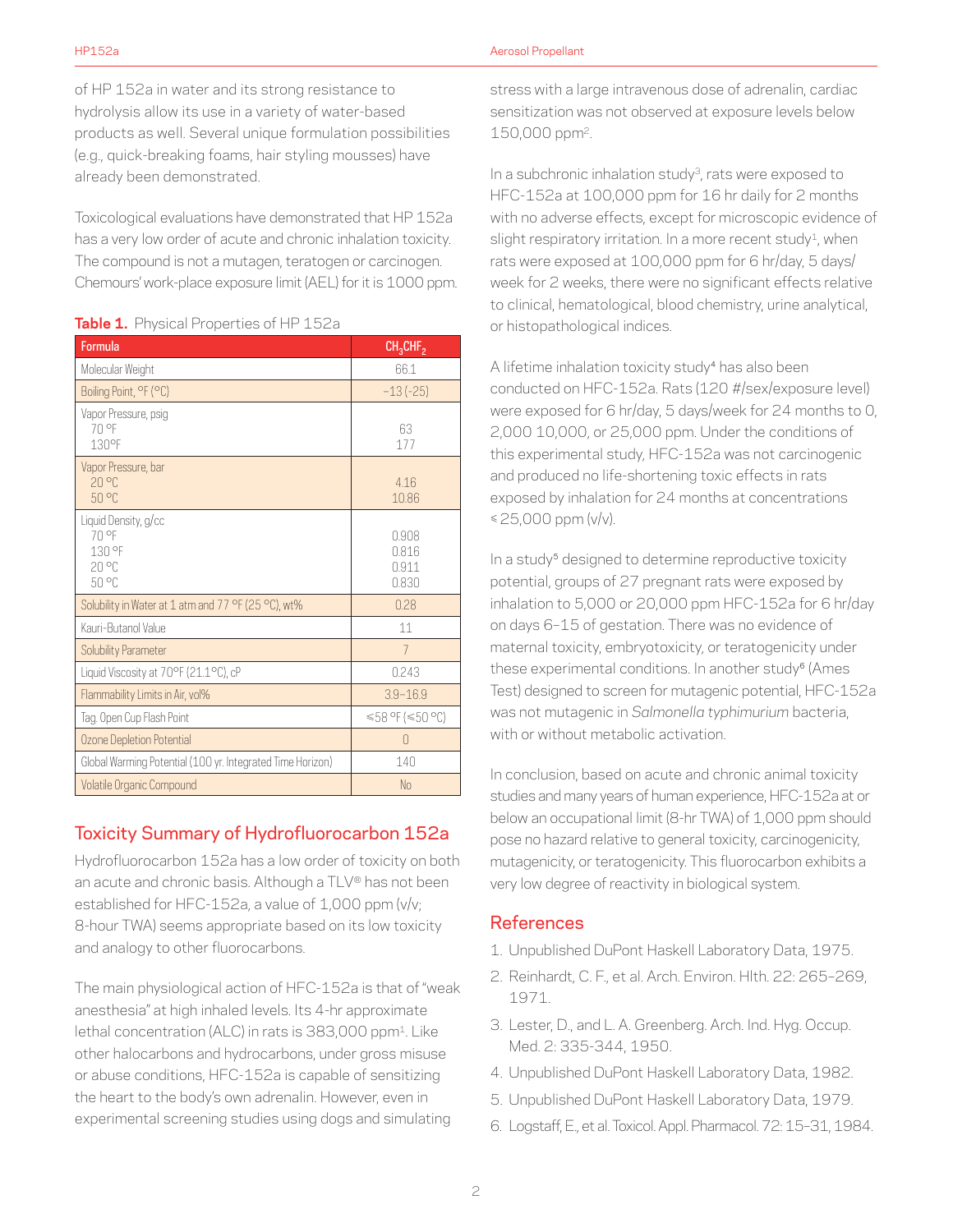



## Triangular-Coordinate Charts

The following triangular-coordinate charts are available from the Fluorochemicals Laboratory. They provide vapor pressure data at 70°F (21.1°C) for each of the ternary mixtures listed below:

## **Components**

- HP 152a/Propane/Isobutane
- HP 152a/n-Butane/Ethanol

#### HP152a Aerosol Propellant

- HP 152a/Isobutane/Ethanol
- HP 152a/Ethanol/Water
- HP 152a/Ethanol/HP DME
- HP 152a/Ethanol/Freon™ 134a

## Stability/Compatibility of HP 152a

HP 152a is a relatively inert chemical. It does not undergo reaction with the solvents commonly used in aerosol formulations, e.g., ethanol, chlorocarbons, hydrocarbon solvents, etc. It is also very stable to hydrolysis, especially under alkaline conditions. It is a propellant in several water-based commercial hair styling mousse formulations packaged in aluminum containers. Although no stability problems resulting from the use of HP 152a as a propellant are anticipated, formulations should be thoroughly tested prior to marketing them to ensure this is the case.

HP 152a is compatible with a wide range of elastomers and plastics. As an example, Buna N, butyl, or Neoprene gasketing materials can be used with it. However, like many other fluorochemicals, HP 152a is not compatible with Viton™. It does not craze or attack the plastics commonly used in the aerosol industry. Compatibility tests have been run with several plastics that are prone to attack by solvents and propellants. The results are presented below.

#### **Table 2.** Compatibility of Selected Plastics with HP 152a

| <b>Plastic</b>           | 4 hr at 75 °F (23.9°C) |
|--------------------------|------------------------|
| ABS Polymer              |                        |
| Polycarbonate            |                        |
| Polymethyl methracrylate |                        |
| Polystyrene              |                        |

## **Codes**

- 0 = Suitable for use in contact with HP 152a
- $1$  = Probably suitable for use
- 2 = Probably not suitable for use
- 3 = Not suitable for use
- 4 = Plastic disintegrated or dissolved in liquid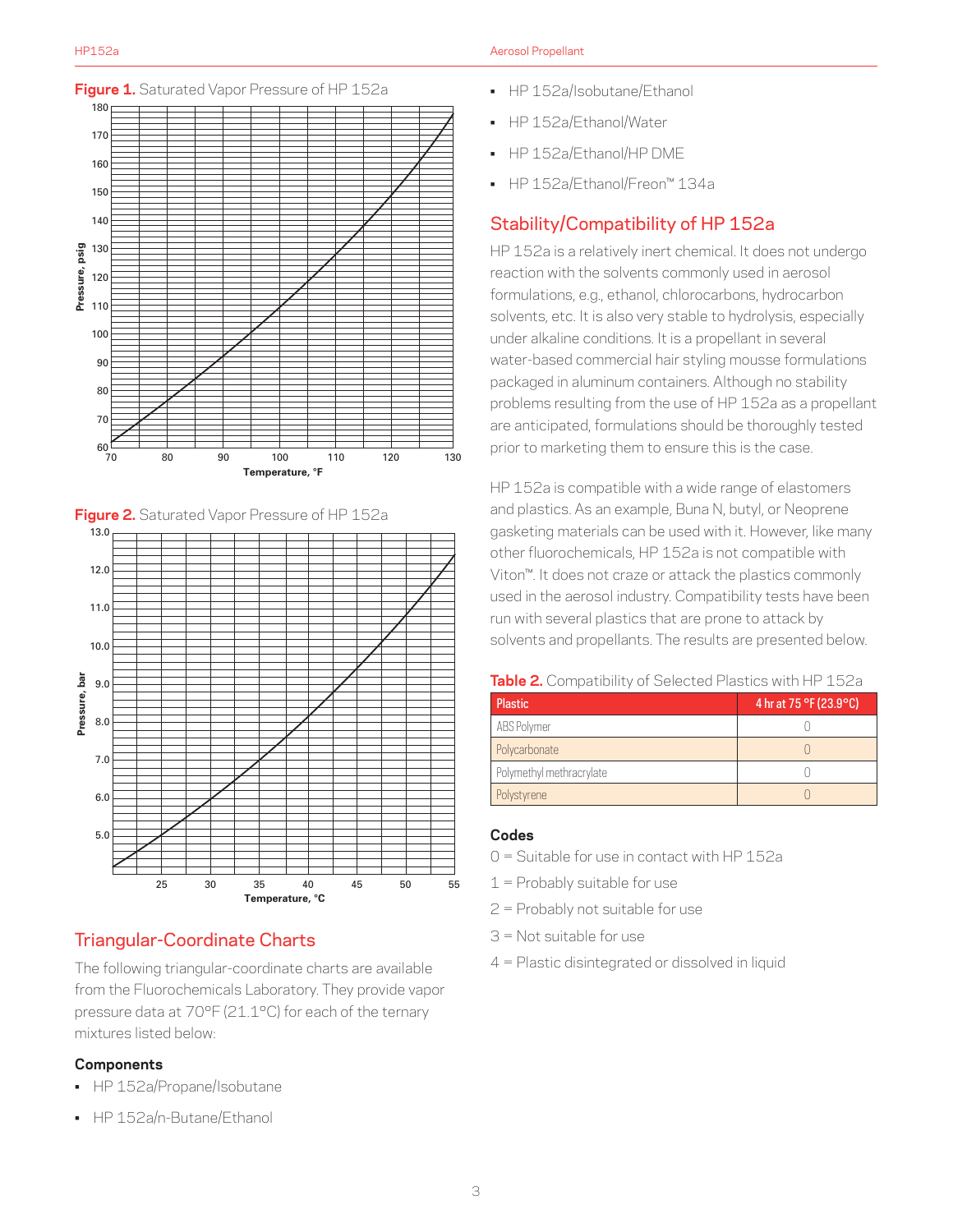## Binary Azeotropes of HP 152a

**Table 3.** Binary Azeotropes of HP 152a with Hydrocarbon and Dimethyl Ether Propellants

|                   |                    | <b>Vapor Pressure</b> |        |         |         |
|-------------------|--------------------|-----------------------|--------|---------|---------|
|                   |                    | psig                  |        | bar     |         |
| <b>Azeotrope</b>  | <b>Composition</b> | 70° F*                | 130 °F | 21.1 °C | 54.4 °C |
| HP 152a/Propane   | 45/55              | 130                   | 295    | 8.96    | 20.34   |
| HP 152a/Isobutane | 75/25              | 72                    | 190    | 4.96    | 13.10   |
| HP 152a/n-Butane  | 85/15              | 68                    | 180    | 4.69    | 1241    |
| HP 152a/HP DME    | 55/45              | 61                    | 169    | 421     | 11.65   |

\*Handbook of Aerosol Technology, 2nd Ed., P. A. Sanders.

Note 1: The composition of an azeotrope varies with temperature. The values given are average values over the temperature range 70-130 °F (21.1-54.4 °C).

Note 2: "The Aerosol Handbook," 2nd Ed., M. A. Johnsen gives the composition of the HFC-152aa/propane azeotrope as 79/21, respectively.

## **Table 4.** Spray Characteristics of Blends of HP 152a with Ethanol and Water

|                | Composition, wt% |                   | <b>Vapor Pressure</b> |                   |                       |
|----------------|------------------|-------------------|-----------------------|-------------------|-----------------------|
| <b>HP 152a</b> | <b>Water</b>     | Et <sub>0</sub> H | psig at<br>70 °F      | bar at<br>21.1 °C | Spray Characteristic* |
| 72             |                  | 28                | 50                    | 3.45              | Fine                  |
| 45             |                  | 55                | 40                    | 2.76              | Fine                  |
| 45             | 9                | 46                | 50                    | 3.45              | Fine                  |
| 30             |                  | 70                | 30                    | 2.07              | Medium                |
| 30             | 10               | 60                | 40                    | 2.76              | Medium                |
| 30             | 20               | 50                | 50                    | 3.15              | Medium                |
| 21.5           |                  | 78.5              | 20                    | 1.38              | Coarse                |
| 21.5           | 11.5             | 67                | 30                    | 2.07              | Coarse                |
| 21.5           | 19.5             | 59                | 40                    | 2.76              | Coarse                |
| 21.5           | 29               | 48.5              | 50                    | 3.45              | Coarse/Streamy        |
| 10             | 25               | 65                | 20                    | 1.38              | Streamy               |
| 10             | 34               | 56                | 30                    | 2.07              | Streamy               |
| 10             | 40               | 50                | 40                    | 2.76              | Streamy               |
| 5              | 38.5             | 56.5              | 20                    | 1.38              | <b>Stream</b>         |
| 5              | 47               | 48                | 30                    | 2.07              | Stream                |
| 5              | 52               | 43                | 40                    | 2.76              | Stream                |

\*Precision  $#0.80" \times 0.018"$  valve and  $0.018"$  standard actuator.

## Classification of Spray Characteristics

#### **Very Fine**

The spray disappears at a distance of about 2–3 ft after it leaves the actuator. The spray causes no wetting of paper when sprayed from a distance of about 1 ft.

#### **Fine**

The spray travels for a distance of at least 5–6 ft before disappearing. Slight wetting of paper occurs at a distance of about 1 ft.

## **Medium**

The spray tends to travel in a horizontal path, and the particle size is noticeably larger than that in a fine spray. Definite wetting of paper occurs at a distance of about 1 ft.

## **Coarse**

Fallout of large droplets from the spray is evident. Heavy wetting of paper occurs at a distance of 2 ft.

## **Streamy**

A broken stream consisting of mixture of spray and stream.

#### **Stream**

A stream with little or no spray.

Sprays with properties intermediate between any of the groups shown above are classified as medium-fine, medium-coarse, etc.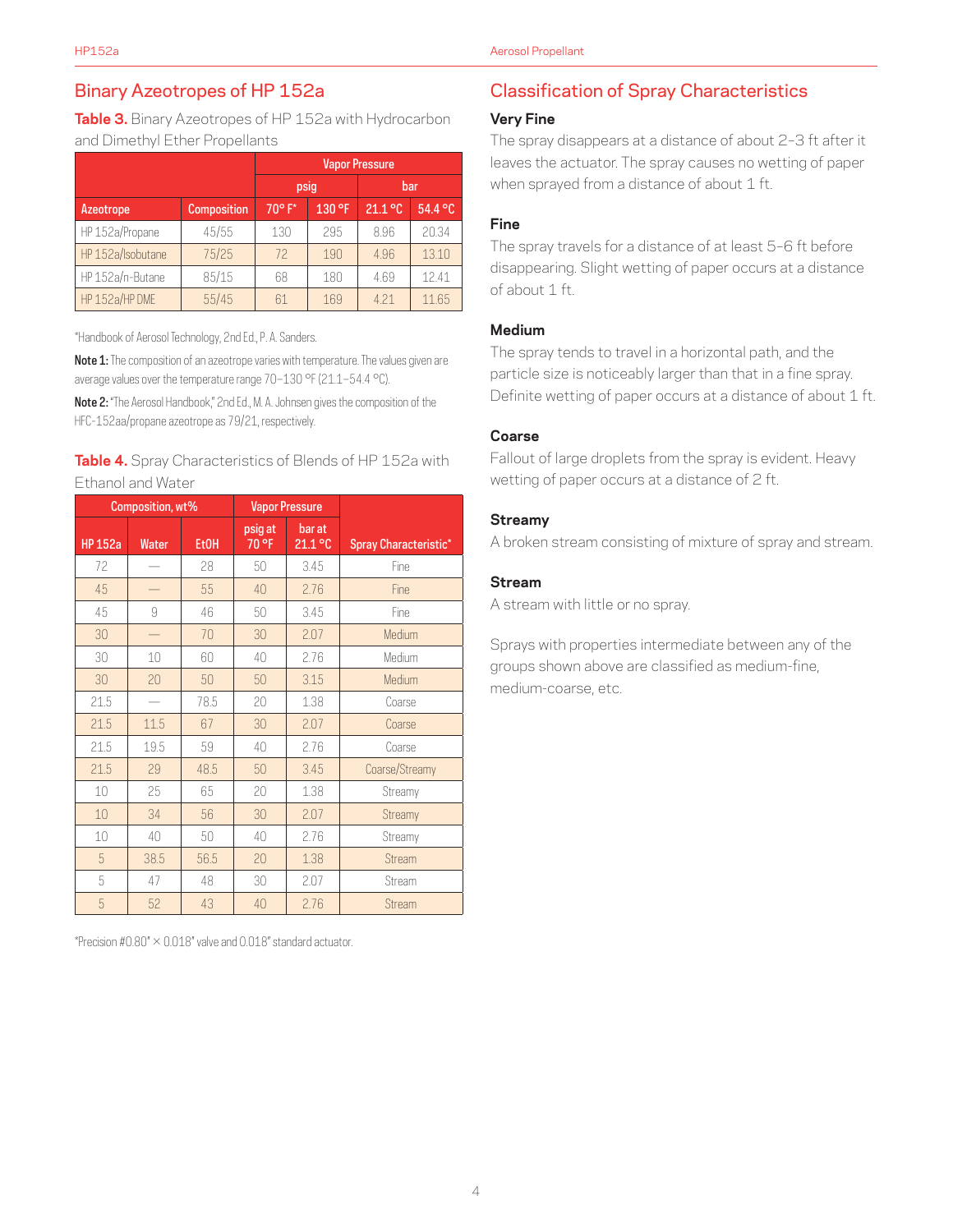## Flame Projection Test Results

**Table 5.** Prototype Products Using HP 152a Propellant

| Product                   | Valve | Prop. Conc. | <b>Solvent</b>               | Flame Proj., in          | Flash Back, in | VP (70 °F) [20 °C], psig |
|---------------------------|-------|-------------|------------------------------|--------------------------|----------------|--------------------------|
| Hair Spray                | (1)   | 25/75       | Et0H                         | 17                       | 6              | 37                       |
| Personal Deodorant        | (2)   | 30/70       | Et0H                         | 15                       | $\overline{0}$ | 49                       |
| Cologne                   | (3)   | 18/82       | Et0H                         |                          | 3              | 27                       |
| <b>Topical Antiseptic</b> | (4)   | 75/25       | Et0H                         | $\bigcap$                | $\bigcap$      | 60                       |
| Pan Sprays                | (5)   | 25/75       | Corn oil                     | 19                       |                | 62                       |
| Space Insecticide         | (6)   | 32/68       | Kerosene and Trichloroethane | 17                       |                | 34                       |
| Hornet/Wasp Spray         | (7)   | 17/83       | IPA and Trichloroethane      | 16                       |                | 30                       |
| Residual Insecticide      | (8)   | 15/85       | Kerosene                     | $22+$                    | $\overline{4}$ | 47                       |
| Spray Lubricant           | (6)   | $95/05*$    | Trichloroethane              | $\overline{\phantom{a}}$ | $\bigcap$      | 34                       |
| Mold Release Spray        | (9)   | 90/05**     | Trichloroethane              | $\overline{a}$           | $\bigcap$      | 28                       |
| Electronic Cleaner        | (10)  | 10/90       | Freon™ TF                    | $\bigcap$                | 0              | 22                       |
| Penetrating Oil           | (6)   | 25/75       |                              | 22                       | $\overline{0}$ | 37                       |

(1) Precision .013/.018 valve, .016 MBRT actuator.

(2) Precision .018/.025, .013 vapor tap valve, .016 MBRT actuator.

(3) Risdon .016/.040 valve, .016 MB actuator.

(4) Precision .025/.018, .013 vapor tap valve, .016 MBRT actuator.

(5) Precision .013/.010 valve, .013 MB actuator.

(6) Precision .080/.018 valve, .018 standard actuator.

(7) Precision .080/3x.040, .020 total release actuator.

(8) Precision .080/.018 valve, .025 total release actuator.

(9) Newman-Green B-14-10 valve, model 150-16-16 actuator.

(10) Newman-Green B-14-10 valve, model 110-20-32 actuator or Model 102-20-18 actuator with #805 extension tube.

\*"Propellant" was HP 152a/1,1,1-trichloroethane (30/70)

\*\*"Propellant" was HP 152a/1,1,1-trichloroethane (20/80)

## Flame Projection Test Results (Metric Units)

#### **Table 6.** Prototype Products Using HP 152a Propellant

| Product                   | Valve | Prop. Conc. | <b>Solvent</b>               | Flame Proj., in | Flash Back, in | VP (70°F) [20 °C], psig |
|---------------------------|-------|-------------|------------------------------|-----------------|----------------|-------------------------|
| Hair Spray                | (1)   | 25/75       | Et0H                         | 43.2            | 15.2           | 2.55                    |
| Personal Deodorant        | (2)   | 30/70       | Et0H                         | 38.1            | $\theta$       | 3.38                    |
| Cologne                   | (3)   | 18/82       | F <sub>t</sub> OH            | 17.8            | 76             | 1.86                    |
| <b>Topical Antiseptic</b> | (4)   | 75/25       | Et0H                         | $\bigcap$       | $\Omega$       | 4.14                    |
| Pan Sprays                | (5)   | 25/75       | Corn oil                     | 48.3            | $\bigcap$      | 4.27                    |
| Space Insecticide         | (6)   | 32/68       | Kerosene and Trichloroethane | 43.2            | $\overline{0}$ | 2.34                    |
| Hornet/Wasp Spray         | (7)   | 17/83       | IPA and Trichloroethane      | 40.6            | $\bigcap$      | 2.07                    |
| Residual Insecticide      | (8)   | 15/85       | Kerosene                     | $55.9+$         | 10.2           | 3.24                    |
| Spray Lubricant           | (6)   | 95/05       | Trichloroethane              | 5.1             | $\bigcap$      | 2.34                    |
| Mold Release Spray        | (9)   | 90/05       | Trichloroethane              | 5.1             | $\overline{0}$ | 1.93                    |
| Electronic Cleaner        | (10)  | 10/90       | Freon" TF                    | $\bigcap$       | $\bigcap$      | 1.52                    |
| Penetrating Oil           | (6)   | 25/75       |                              | 55.9            | $\Omega$       | 2.55                    |

(1) Precision .330/.457 valve, .406 MBRT actuator.

(2) Precision .457/.635, .330 vapor tap valve, .406 MBRT actuator.

(3) Risdon .406/1.016 valve, .406 MB actuator.

(4) Precision .635/.457, .330 vapor tap valve, .406 MBRT actuator.

(5) Precision .330/.254 valve, .330 MB actuator.

(6) Precision 2.032/.457 valve, .457 standard actuator.

(7) Precision 2.032/3x1.016, .508 total release actuator.

(8) Precision 2.032/.457 valve, .635 total release actuator.

(9) Newman-Green B-14-10 valve, model 150-16-16 actuator.

(10) Newman-Green B-14-10 valve, model 110-20-32 actuator or Model 102-20-18 actuator with #805 extension tube.

\*"Propellant" was HP 152a/1,1,1-trichloroethane (30/70).

\*\*"Propellant" was HP 152a/1,1,1-trichloroethane (20/80).